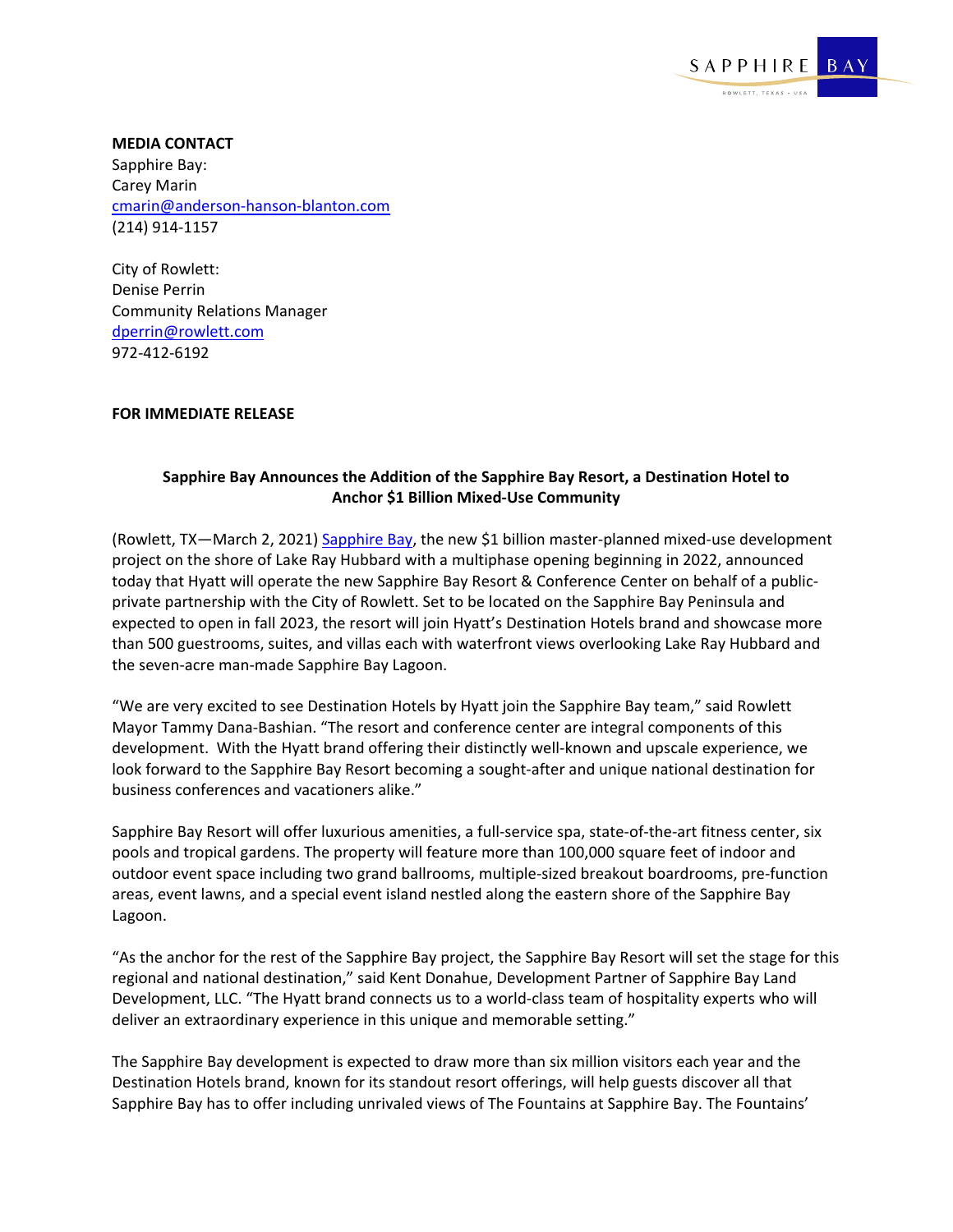theatrical entertainment will feature nightly performances of choreographed water effects and animated lighting designed by the team of Martin Brinkerhoff and Associates, who has produced awardwinning entertainment spectacles for the Walt Disney Company. Additionally, resort guests will receive complimentary access to the Sapphire Bay Surf Village, a captivating attraction featuring white sand beaches, resort style pools, a lazy river, swim-up bars, and a one-of-a-kind 600-foot-long surf lagoon serving seven-foot barrels to advanced surfers and smaller waves to beginners.

"We're thrilled to introduce the Destination Hotels brand to Texas and deliver a resort experience that embodies the unique nature of Sapphire Bay," said Kimo Bertram, vice president, real estate and development, Hyatt. "With a vast range of activities and amenities, we hope to welcome guests of all ages to discover a life-enriching and unforgettable visit."

Offering more than a night's stay, the Sapphire Bay Resort will become Texas's premier meeting and event venue with a wealth of accommodations for conferences, special events, weddings, corporate functions and social gatherings of every size.

"Sapphire Bay is going to significantly transform the landscape of North Texas," said Marc S. English, President of Sapphire Bay Land Development, LLC. "We're elated to have pre-development construction well underway on the resort and we are very thankful to have such great partners in both the City of Rowlett and Hyatt."

The lead architect for the resort is 5G Studio Collaborative. Brian Bridgewater, P.E. with Manhard Consulting is the project's civil engineer, and Lifescapes International will design the landscaping and tropical garden environments. DuWest Realty will handle project leasing. Cleartide Management Group is operational design and programming consultant and management for the Sapphire Bay Surf Village. Construction of the resort will begin in fall 2021 and is anticipated to be complete for an exciting grand opening in the fall of 2023.

Sapphire Bay Resort will be conveniently located 35 minutes away from both DFW Airport and Love Field Airport and just 17 miles east of downtown Dallas, near the intersection of Interstate Hwy 30 and the President George Bush Tollway. The 116-acre project sits atop the Sapphire Bay Peninsula serving as the gateway to the City of Rowlett and is surrounded by two miles of shoreline in the center of Lake Ray Hubbard. For more information, go to sapphirebaytexas.com

## **About Sapphire Bay**

Sapphire Bay is a \$1 billion development and the newest mixed-use, master planned community in the Dallas/Fort Worth Metroplex. Located along the shore of Lake Ray Hubbard, the 116-acre development features 18.5 acres of aquatic attractions including a seven-acre man-made lagoon; 20+ acres of parks and trails; 177,000 square feet of restaurants & various food and beverage outlets; 875,000 square feet of commercial office space; 250,000 square feet of retail; a 20,000 square-foot surf and beach club complete with a beer garden and outdoor amphitheater;750 full-service hotel rooms; 350 limited-service hotel rooms; a 77,000 square-foot conference center; 140 townhomes; 1,200 multi-family residences; and over 300 condominiums. The project will also feature a one-of-a-kind surf village and water park; a 1,000-slip marina; and The Fountains at Sapphire Bay, which is destined to become one of the most iconic pieces of public art in the United States. Sapphire Bay will open initial components in 2022 with all remaining components opening by the summer of 2024.

## **About Destination Hotels**